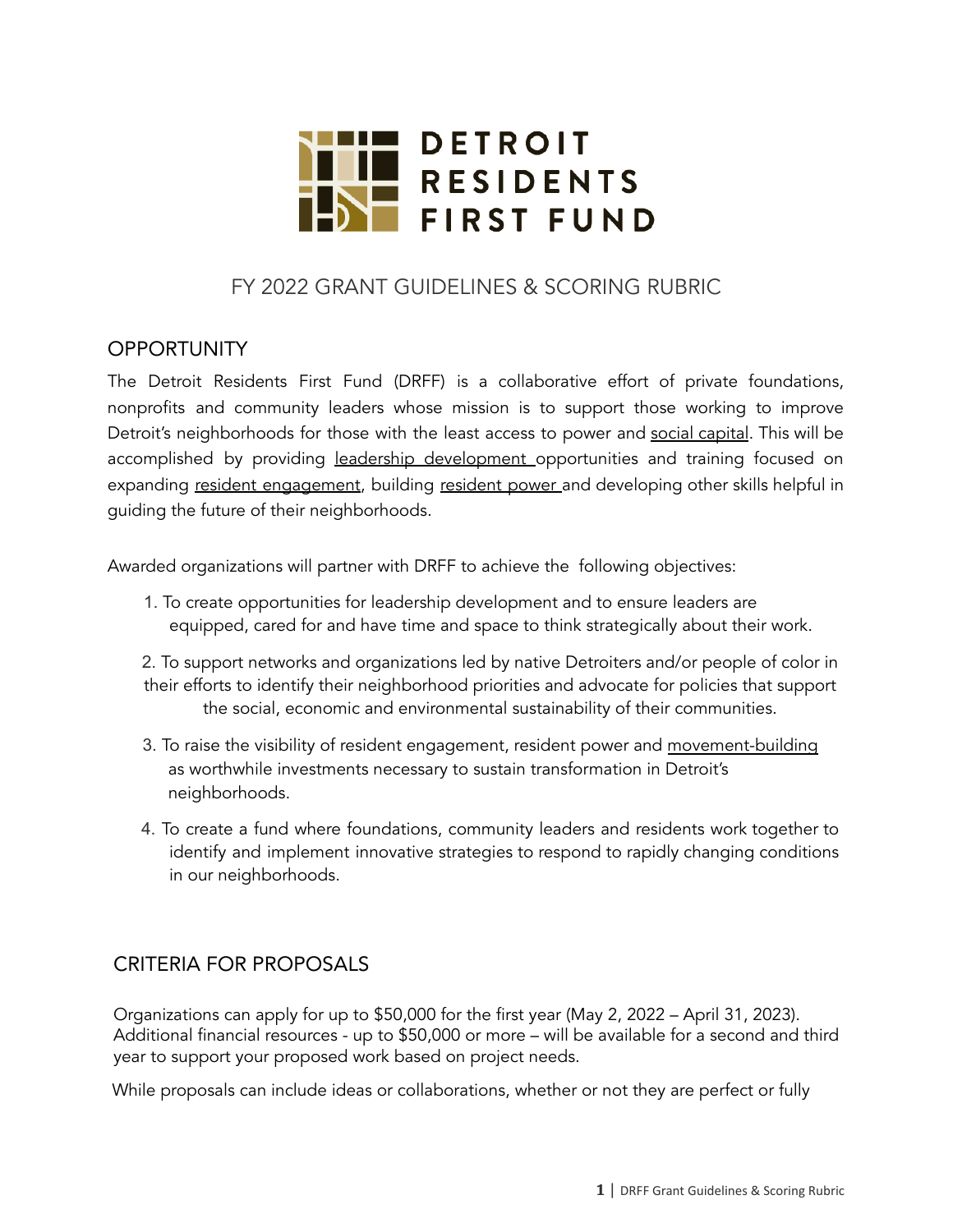formed, the proposal must describe how your work will accomplish the following three priorities: 1) led by Detroit residents 2) expand beyond your current efforts to engage residents and 3) build the collective leadership of residents within a specified neighborhood or city as they participate in implementing the proposed work.

# ELIGIBLE ENTITIES

- 1. Detroit based organizations with either 501c(3) status or with a fiscal sponsor. Wayne Metro Community Action Agency can serve as fiscal sponsor, if needed, for organizations and will not charge a fee.
- 2. Start-up endeavors, informal networks, grassroot organizations and established non-profits, including community development organizations, are all eligible to apply.
- 3. The goal of the fund is to increase access to financial resources for those who have not traditionally received financial support from foundations.

### HOW TO APPLY

Complete applications are due by 5:00 pm on March 4, 2022. Late submittals will not be accepted. Incomplete applications will not be considered.

#### It is strongly recommended to submit the application online.

• The online application is available [here](https://waynemetro.tfaforms.net/4849187)

However, applicants may opt to hand deliver a printed application form along with all applicable attachments. The printable form can be filled in using Microsoft Word or printed out and filled in by hand.

- The printable application form can be downloaded [here.](https://drffund.org/how-to-apply/)
- Hand delivered applications will be accepted on WEDNESDAYS from 9:00 am- 5:00 pm, at:

Wayne Metro Community Action Agency 7310 Woodward Ave, Detroit, MI 48202

#### A complete application includes:

- Completed online or paper application, with all required questions answered
- Complete project budget
- Copy of 501(c)3 Certificate/Letter of Determination or identification of your fiscal sponsor
- Property deeds (if applicable)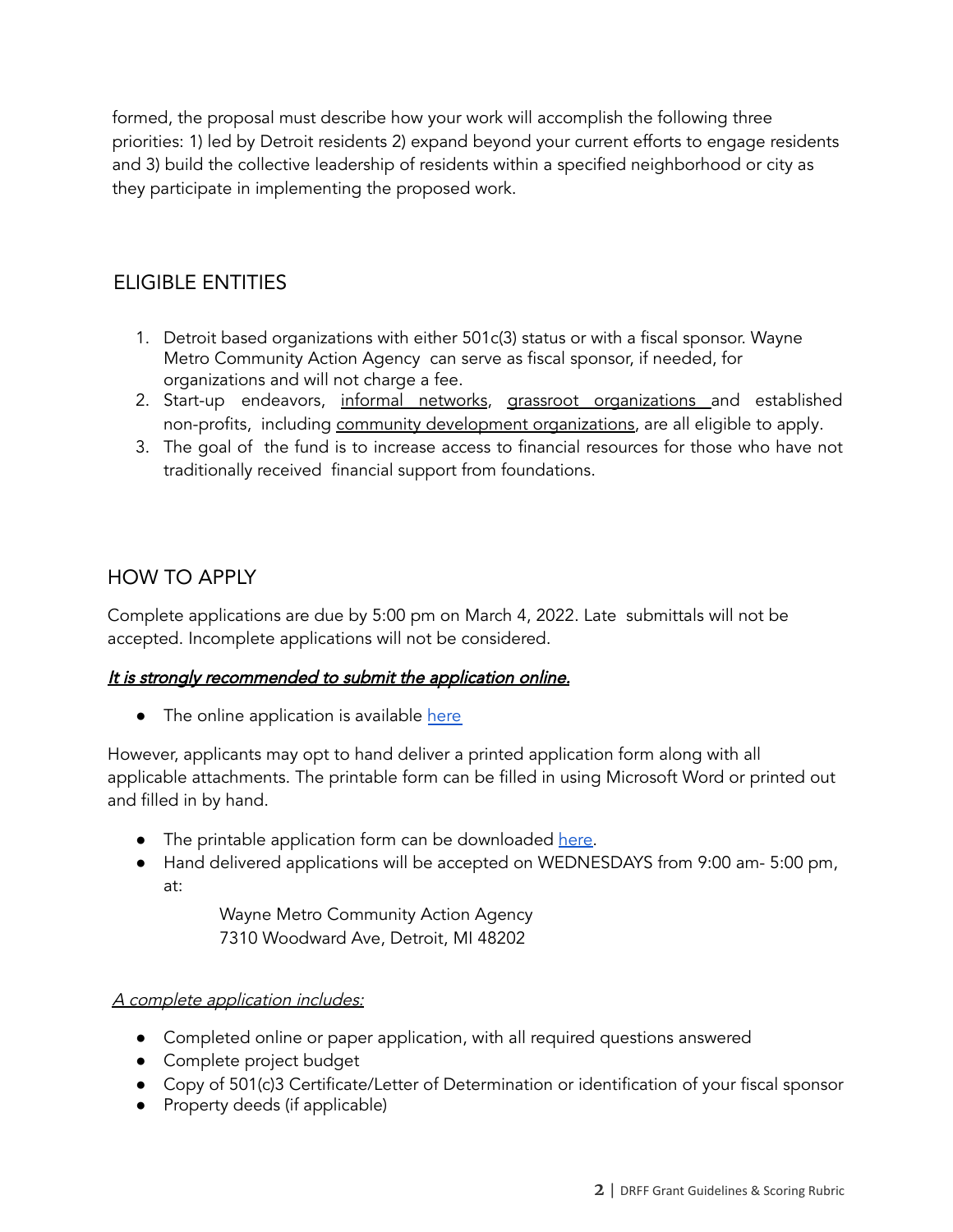If you need access to a computer or internet access, the following organizations will make computers available for your use.

- Stoudamire Wellness Hub at the EAST Eastside Community Network 4401 Conner St, Detroit, MI 48215 (313) 571-2800
- CENTRAL Wayne Metro Community Action Agency 7310 Woodward Ave, Detroit, MI 48202 (313) 873-6000 Available Wednesdays 9:00- 5:00 pm

# REQUIREMENTS

- Comply with all grant agreement requirements, including: submitting an interim and year end report. Reports will include documentation of expenses, brief project summary, challenges or needs and update on expenses/cash on hand.
- Funded entities will be required to participate in the Capacity Building and Leadership Development program up to 10 hours a month. Feedback from you about types of training and support will be needed.
- Funded entities will be required to participate in evaluation activities

| January 24, 2022                            | <b>Application Released</b>                                                                                                                    |
|---------------------------------------------|------------------------------------------------------------------------------------------------------------------------------------------------|
| February 9, 5-6 pm<br>February 23, noon-1pm | Virtual Information Session (Recommended):<br>February 9 Registration, 5- 6pm: Sign up here<br>February 23 Registration, 12- 1pm: Sign up here |
| January 24- February 25th                   | Technical Assistance Sessions available by appointment:<br>Sign up here                                                                        |
| February 28th                               | Last day to submit questions regarding the grant to<br>DRFF@waynemetro.org                                                                     |
| March 4th                                   | Applications are due by 5:00 pm                                                                                                                |

### TIMELINE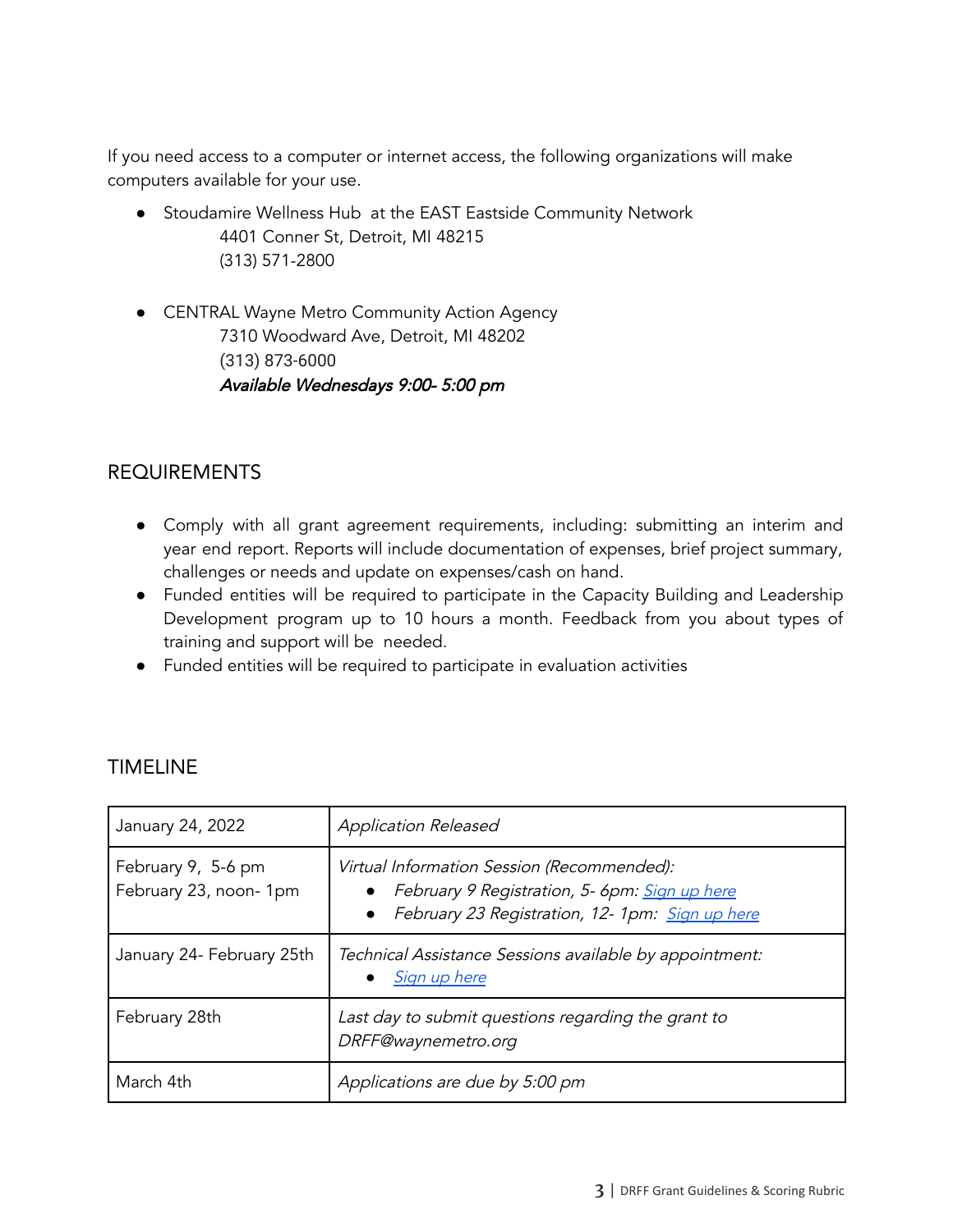| March 7th-25th | Proposal Review and Scoring<br>Proposals will be reviewed by a sub-committee of DRFF<br><b>Steering Committee Members.</b>                                                                                                                                                                                           |  |  |
|----------------|----------------------------------------------------------------------------------------------------------------------------------------------------------------------------------------------------------------------------------------------------------------------------------------------------------------------|--|--|
| April 1st      | Notification of Award<br>• Applicants will be notified of a final decision no later than<br>April 1st                                                                                                                                                                                                                |  |  |
| April 20th     | <b>Mandatory</b> Orientation and Contract Signature Date<br>OFunded programs will be issued a contract outlining<br>$\bullet$<br>grant expectations including payment procedures, data<br>collection and reporting requirements.<br>An authorized representative from your organization<br>$\bullet$<br>must attend. |  |  |

\*\*\*Please do not contact foundations or community leaders directly to ask questions regarding the application process.\*\*\*

# KEY DEFINITIONS

The goal of the following definitions is to provide clarity regarding the ideas and concepts included in the fund guidelines.

- Informal Network: A self-organizing group of people or organizations whose relationships exist outside of hierarchies and formal partnerships in order to be more flexible, responsive and innovative.
- Community Development Organization: A professional not-for-profit tax-exempt organization and the key facilitator of community development work in a defined neighborhood. A CDO is a place-based organization accountable to local stakeholders (especially residents), who comprise the majority of its Board. A CDO is distinguished from other organizations by its role as the "sustained voice" in the community it serves, working with other partners. A CDO is a trusted neighborhood institution with strong relationships that knows stakeholders' priorities and needs.
- Grass Roots Organization: Volunteer associations that focus on small geographic areas or projects within a defined neighborhood. GROs partner with CDOs to create plans and carry out projects. Examples of a GRO: block club, neighborhood council, business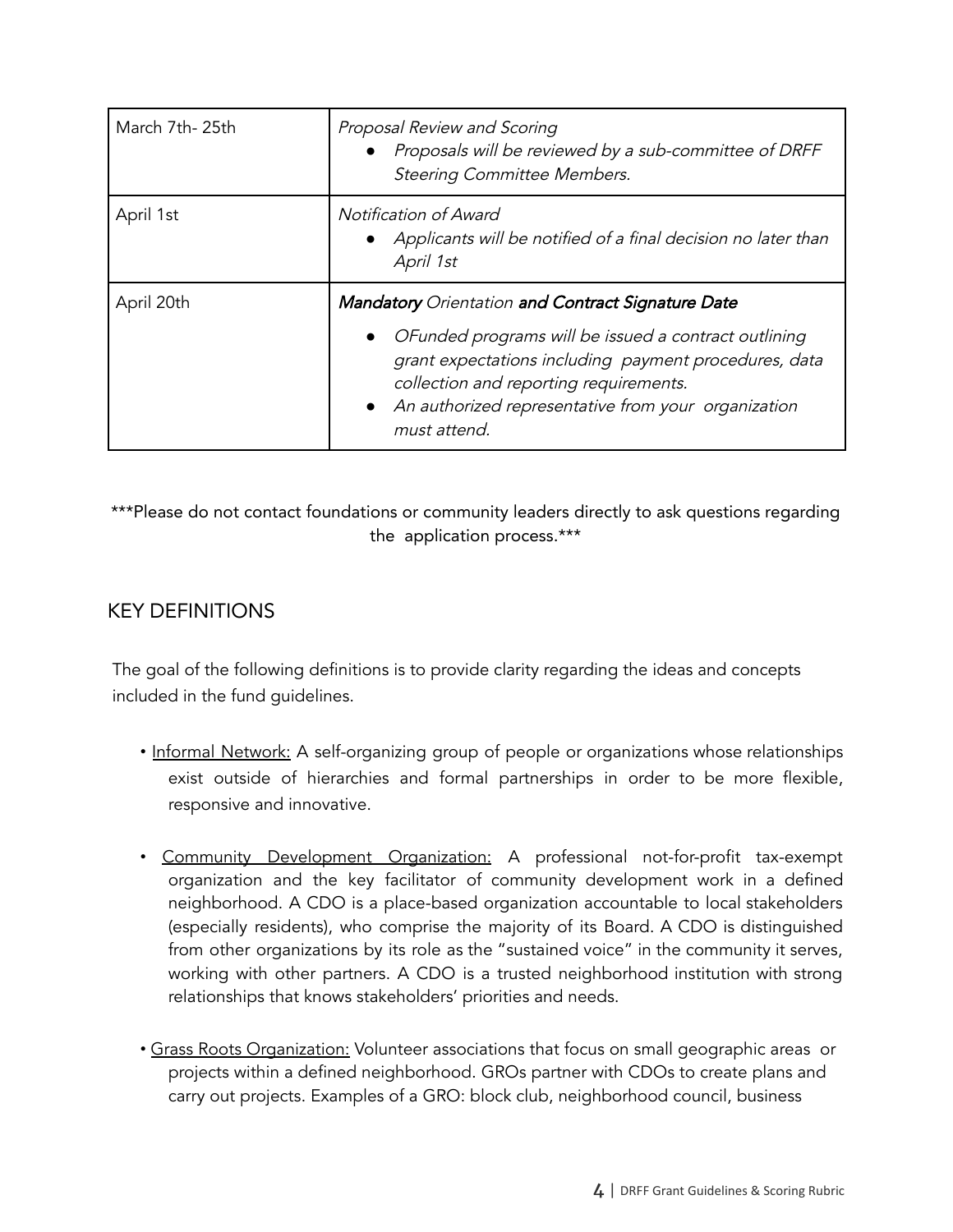association, school organization, youth group.

- Leadership Development: Activities that are purposeful in expanding one's ability to envision, plan and execute strategies through partnership with others.
- Movement-Building: The collective processes and infrastructure that create shared vision, strategy, and action across different organizations and sectors to create social, economic, and environmental justice.
- Resident Engagement: An approach that centers on community members identifying the changes they want to see within their community and as well as the on-going support required to ensure their priorities are included in the final decisions.
- Resident Power: The ability of citizens to come together and build the necessary influence to ensure the needs of their neighborhoods are not overlooked.
- Social Capital: Networks of relationships among people who share the same values, beliefs and norms that facilitate cooperation and benefit for its members.